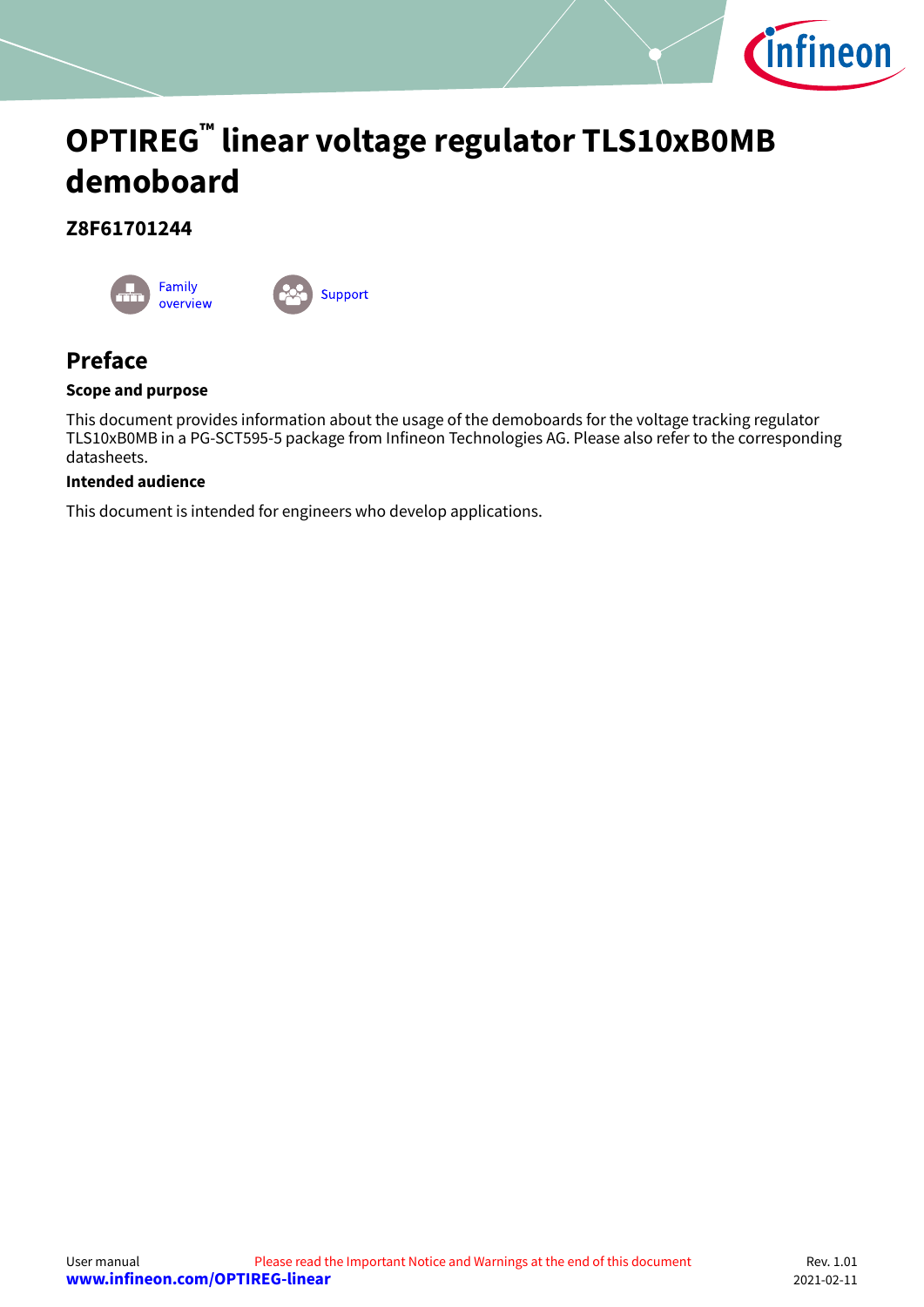

### Table of contents

### **Table of contents**

| $\mathbf{1}$            |  |
|-------------------------|--|
| 1.1                     |  |
| 1.2                     |  |
| $\overline{2}$          |  |
| 2.1                     |  |
| $\overline{\mathbf{3}}$ |  |
|                         |  |
| 3.1                     |  |
| 3.2                     |  |
| 4                       |  |
| 5                       |  |
| 6                       |  |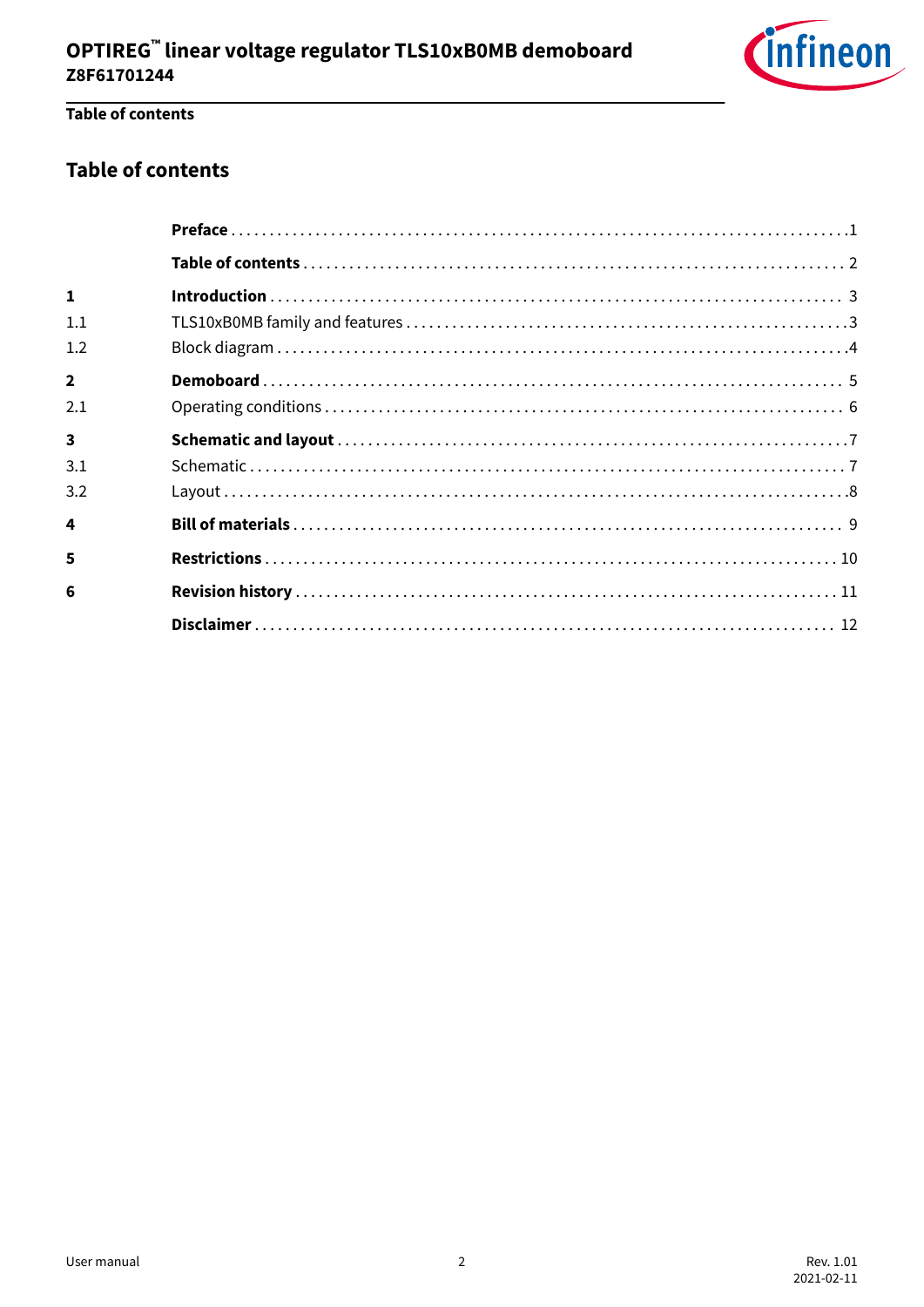

<span id="page-2-0"></span>**Introduction**

### **1 Introduction**

### **1.1 TLS10xB0MB family and features**

#### **TLS10xB0MB family**

#### **Table 1 TLS10xB0MB family**

| <b>Type</b> | Package            | <b>Output current</b> | <b>Enable/Adjust</b> |
|-------------|--------------------|-----------------------|----------------------|
| TLS102B0MB  | <b>PG-SCT595-5</b> | 20 mA                 |                      |
| TLS105B0MB  | <b>PG-SCT595-5</b> | 50 mA                 |                      |

#### **TLS10xB0MB features**

- Very high accuracy voltage tracking
- Output voltage adjustable down to 2.0 V
- Very low dropout voltage
- Very low current consumption of typically 3 µA in off mode
- Improved regulation loop:
	- Very fast regulation
	- Good stability characteristics
	- Small ceramic capacitor of 1 μF at the output is required
- Internal protection features:
	- Output current limitation
	- Short circuit protected output (to GND and to battery)
	- Overtemperature shutdown
	- Reverse polarity protected input
- AEC qualified
- Green Product (RoHS compliant)

These features make the TLS10xB0MB voltage tracking regulators perfectly suitable as automotive sensor supply and as high precision supply for off-board loads.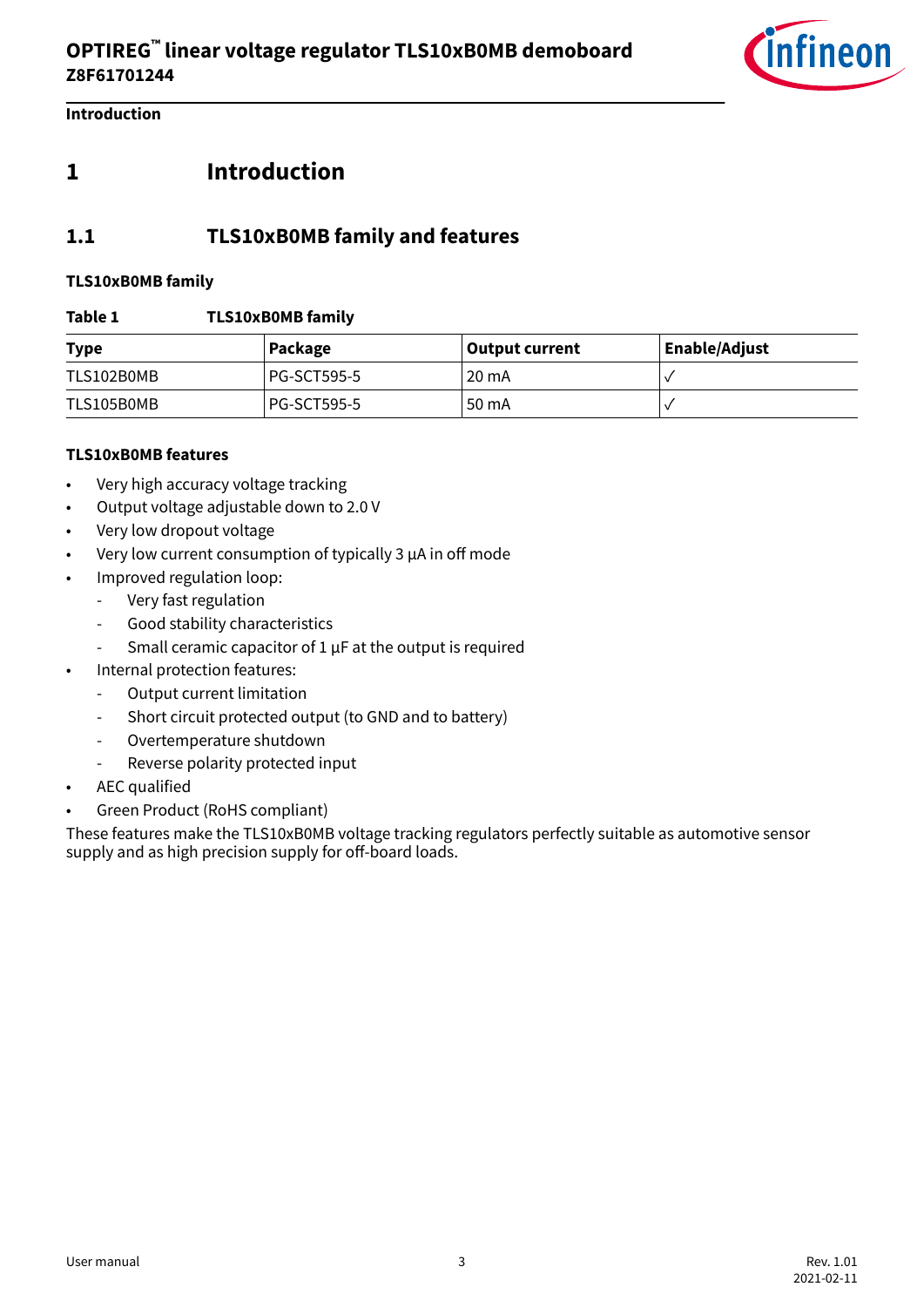### <span id="page-3-0"></span>**OPTIREG™ linear voltage regulator TLS10xB0MB demoboard Z8F61701244**



### **Introduction**

## **1.2 Block diagram**



**Figure 1 Block diagram TLS10xB0MB**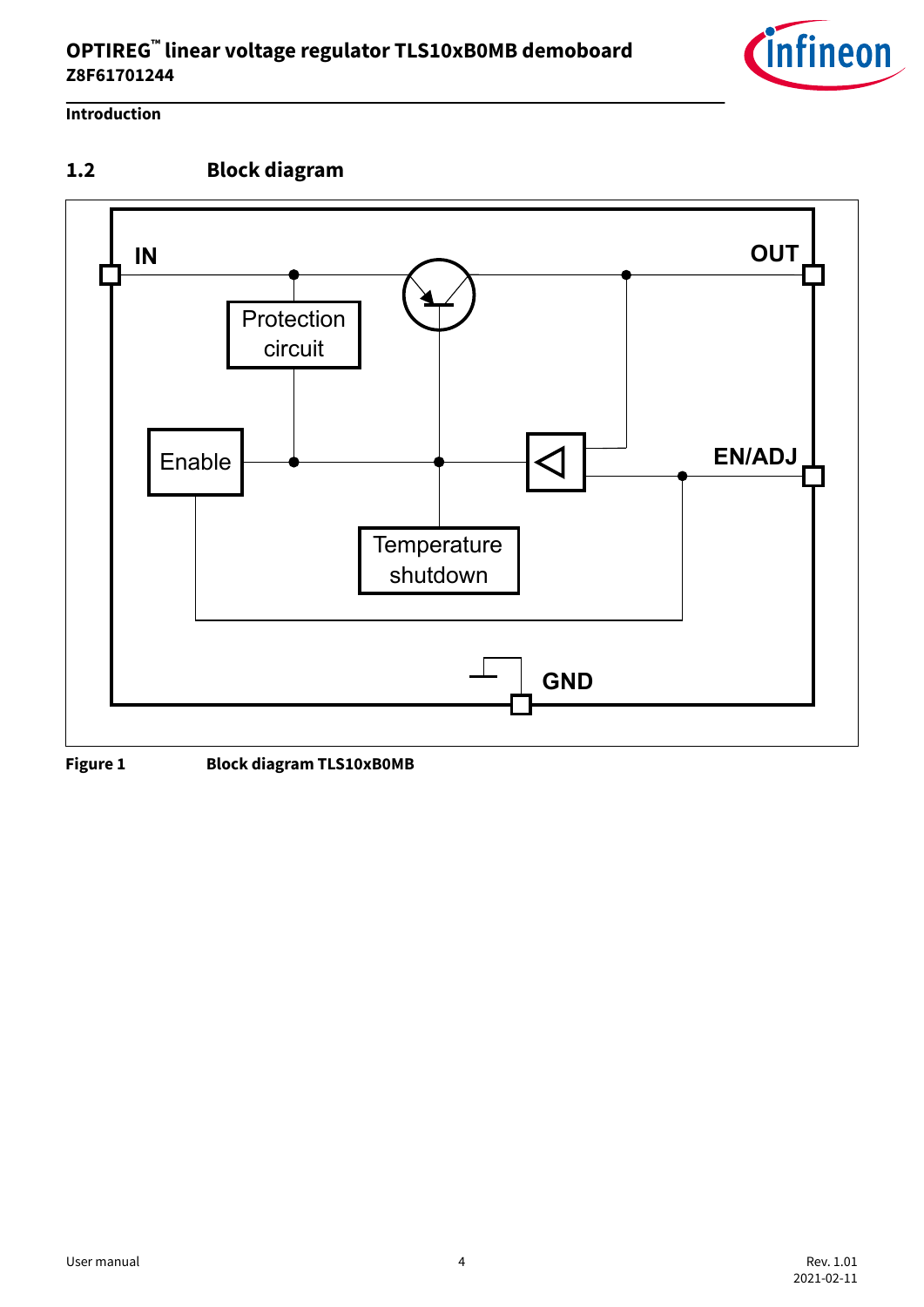

### <span id="page-4-0"></span>**Demoboard**

### **2 Demoboard**

The OPTIREG™ linear voltage regulator TLS10xB0MB demoboard is available for all devices of the TLS10xB0MB voltage tracking regulator family in a PG-SCT595-5 package, see **[Table 1](#page-2-0)**.

**Figure 2** shows the OPTIREG™ linear voltage regulator TLS10xB0MB demoboard.

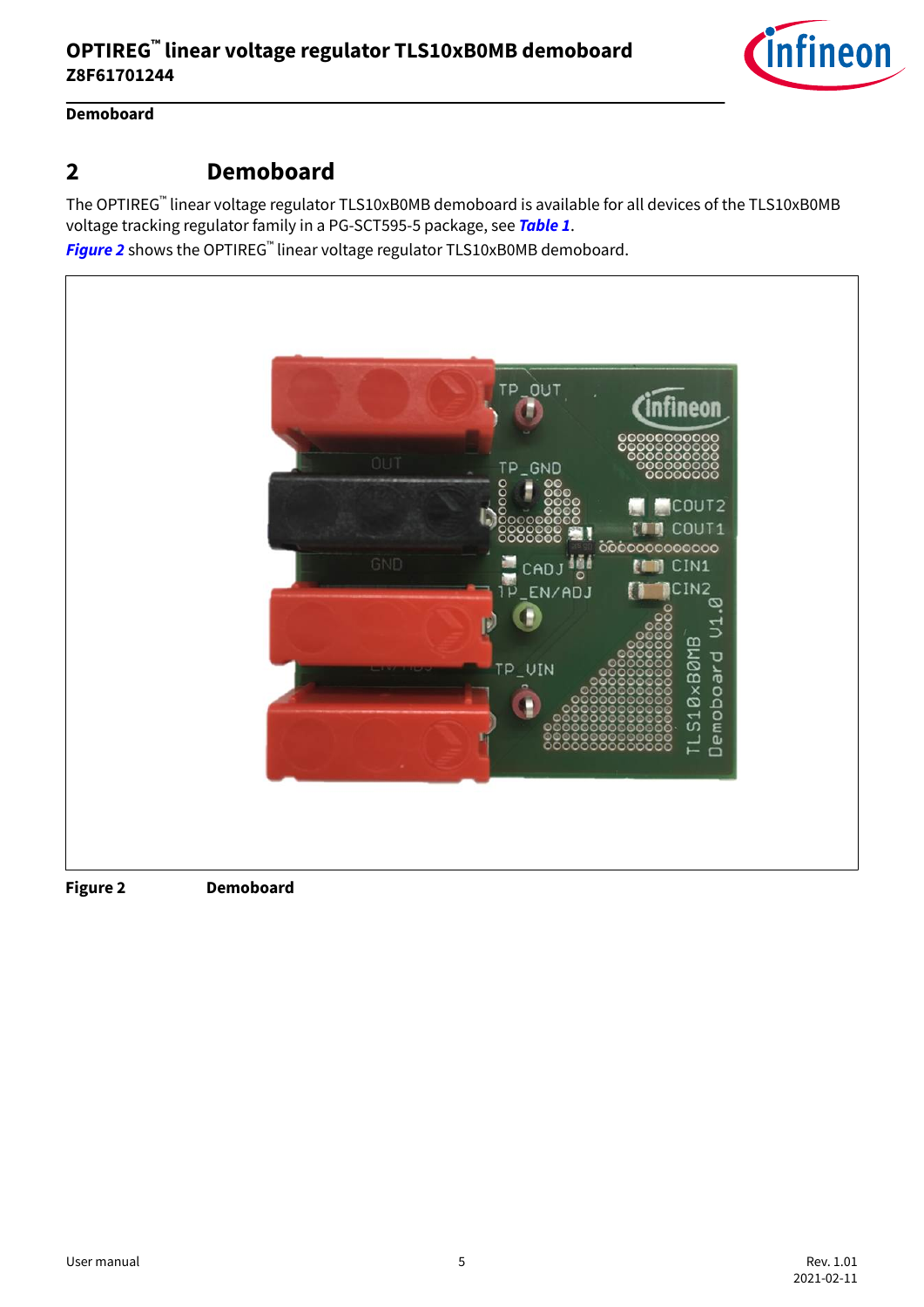

#### <span id="page-5-0"></span>**Demoboard**

### **2.1 Operating conditions**

To avoid electrical damage of the demoboard, the operating range defined in **Table 2** must be maintained.

| <b>Parameter</b>                   | Pin             | <b>Maximum Ratings</b> |      | Unit | <b>Note</b>                             |
|------------------------------------|-----------------|------------------------|------|------|-----------------------------------------|
|                                    |                 | Min.                   | Max. |      |                                         |
| Board supply voltage               | IN              | -16                    | 45   | ٧    | <sup>2</sup> Power supply               |
| Enable/Adjust voltage              | EN/ADJ          | $-0.3$                 | 45   | ۷    | <sup>3)</sup> Tracked reference voltage |
| Regulator output voltage           | <b>OUT</b>      | -5                     | 45   | ٧    |                                         |
| Input output voltage<br>difference | <b>VIN-VOUT</b> | $-30$                  | 45   | ٧    | $\overline{\phantom{m}}$                |
| Ground                             | <b>GND</b>      | 0                      | 0    | ٧    | System GND                              |

### **Table 2 Limit values for operation1)**

The demoboard operates at an ambient temperature of 25°C.<br>
Functional input voltage range: 4 V to 45 V

<sup>&</sup>lt;sup>2</sup> Functional input voltage range:  $4 \text{ V}$  to  $45 \text{ V}$ .<br><sup>3</sup> Eunctional AD Lyoltage range:  $2 \text{ V}$  to  $14 \text{ V}$ 

Functional ADJ voltage range: 2 V to 14V.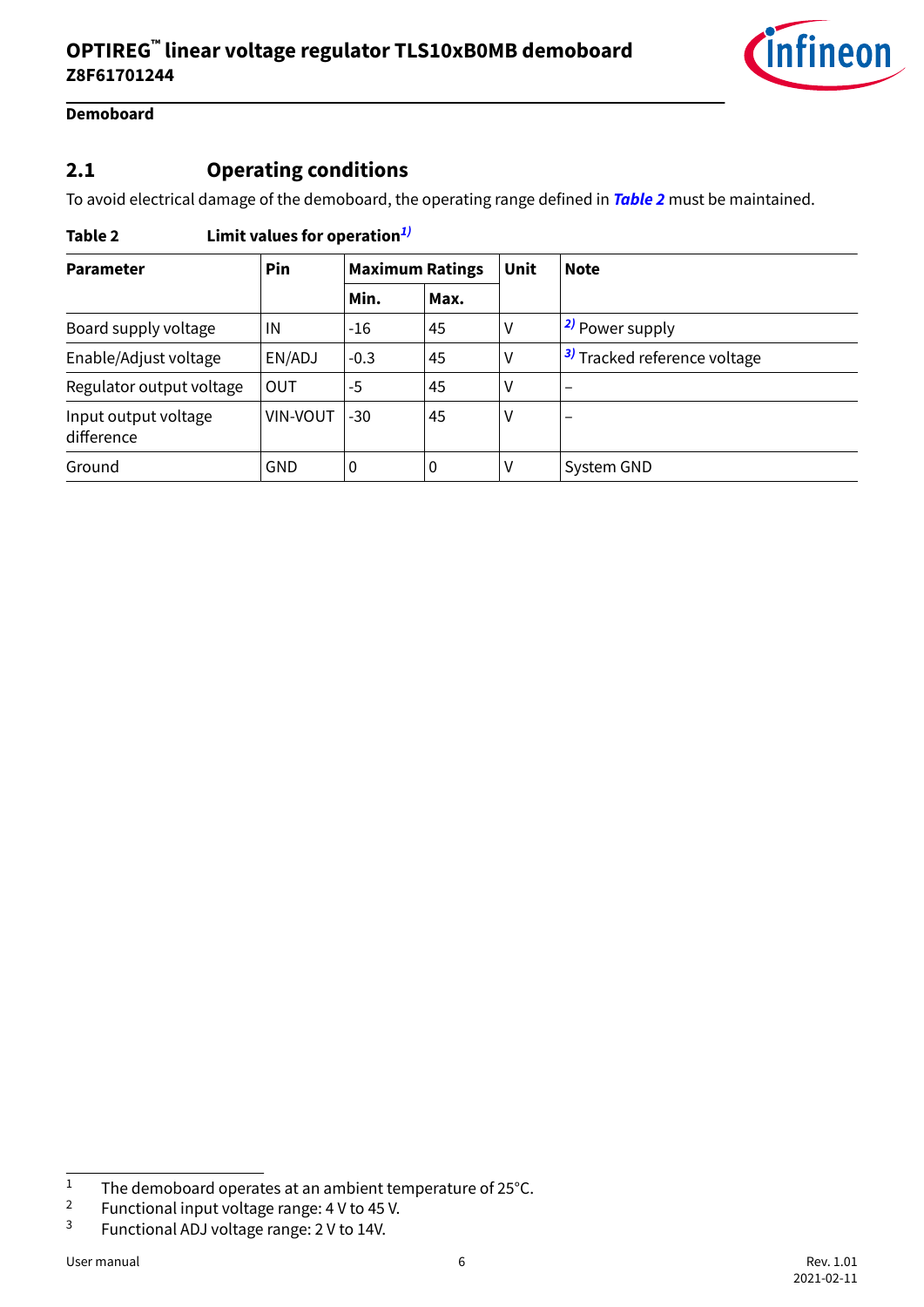

<span id="page-6-0"></span>**Schematic and layout**

**3 Schematic and layout**

### **3.1 Schematic**

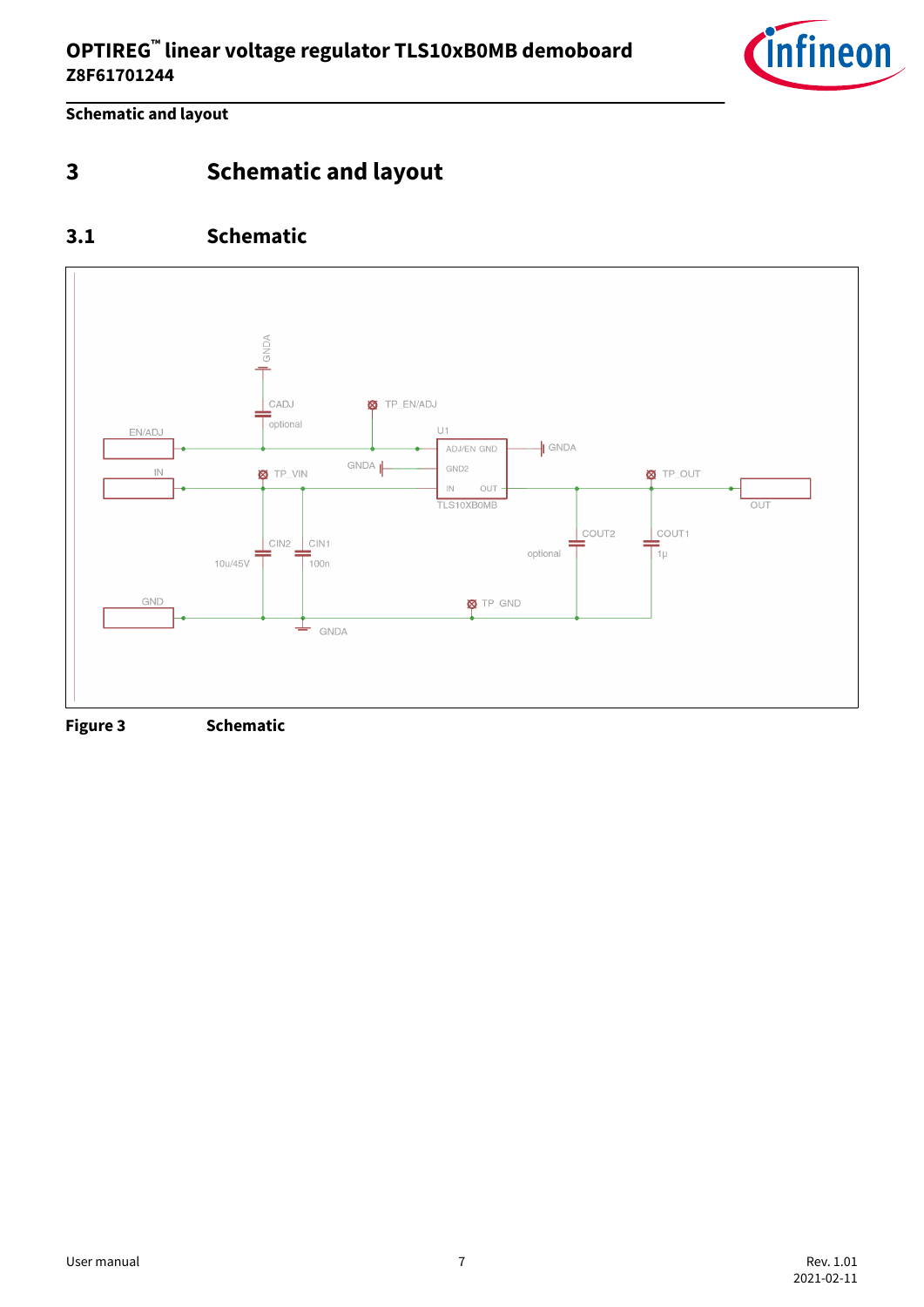

### <span id="page-7-0"></span>**Schematic and layout**









**Figure 5 Bottom layer**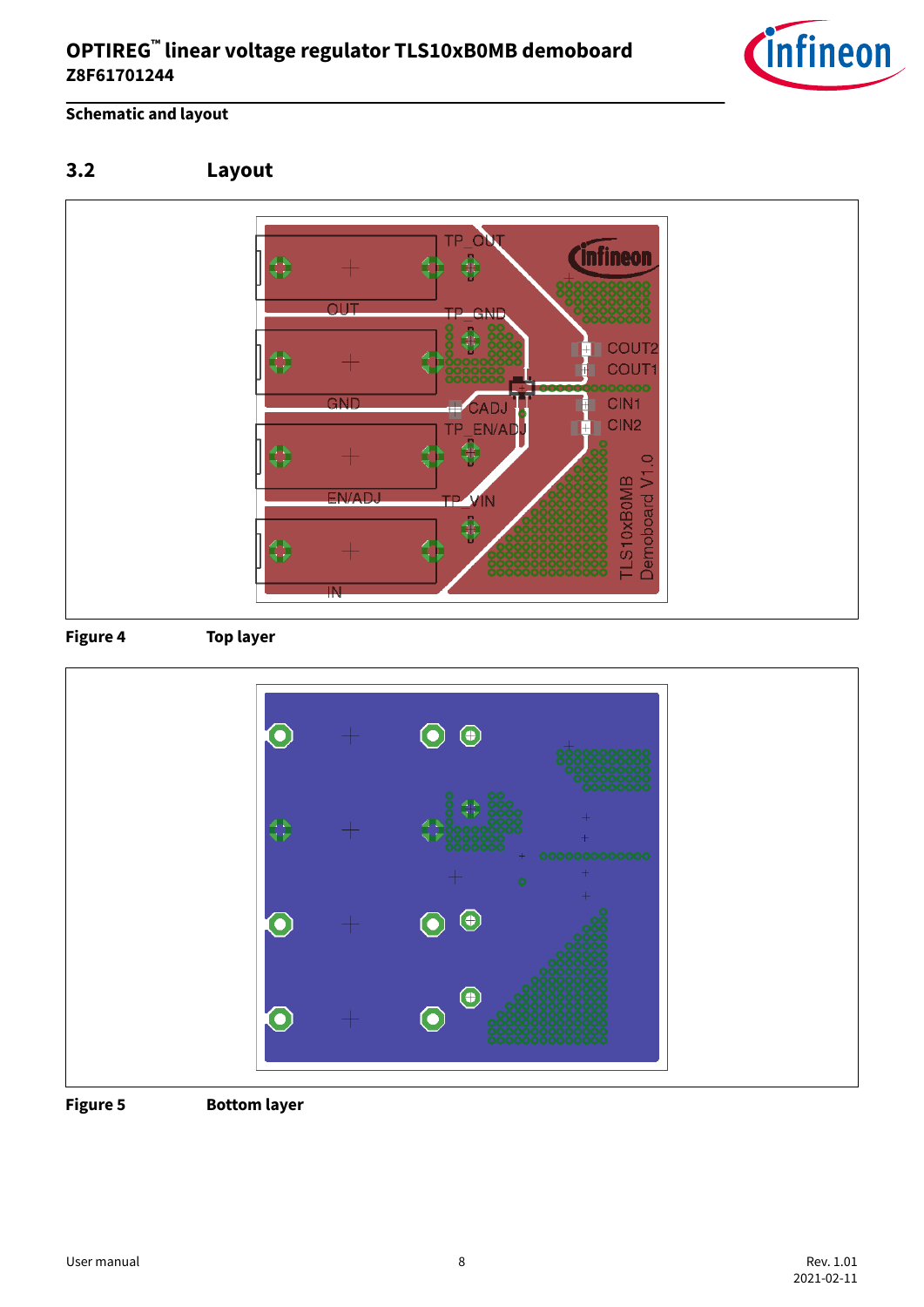

<span id="page-8-0"></span>**Bill of materials**

## **4 Bill of materials**

#### **Table 3 Bill of materials**

| Part             | Value             | Package |
|------------------|-------------------|---------|
| IN               | Banana jack       | BABU4MM |
| OUT              | Banana jack       | BABU4MM |
| EN/ADJ           | Banana jack       | BABU4MM |
| GND              | Banana jack       | BABU4MM |
| CIN1             | 100 nF            | C0805   |
| CIN <sub>2</sub> | $10 \mu F$        | C1206   |
| COUT1            | $1 \mu F$         | C0805   |
| COUT2            | n.a.              | C1206   |
| CADJ             | n.a.              | C0805   |
| TP_VIN           | Test point VIN    | -       |
| TP_EN/ADJ        | Test point EN/ADJ | -       |
| TP_OUT           | Test point OUT    | -       |
| TP_GND           | Test point GND    | -       |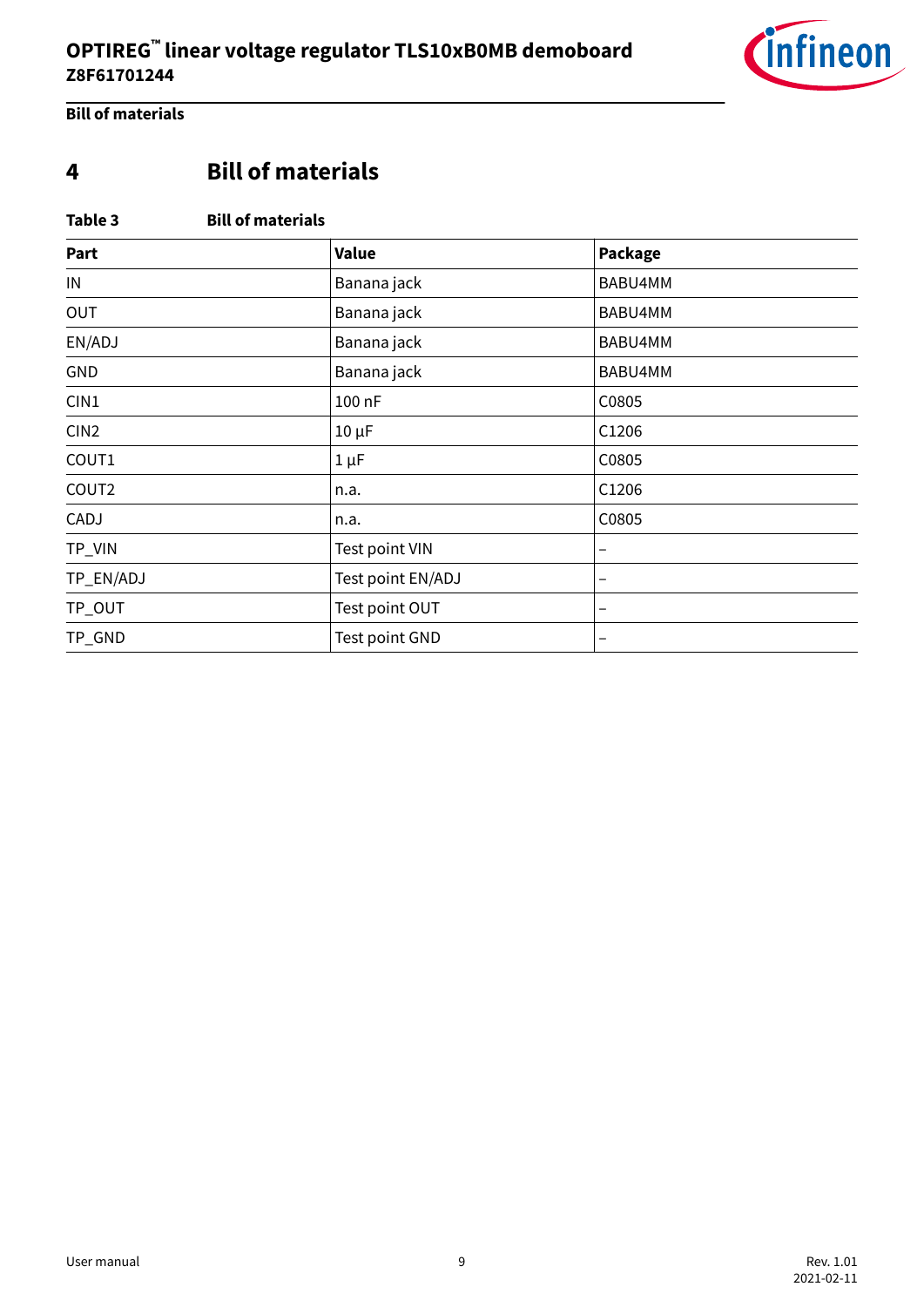

#### <span id="page-9-0"></span>**Restrictions**

### **5 Restrictions**

This demoboard offers limited features only for evaluation and testing of Infineon products. The demoboard is not an end product or finished appliance, nor is it intended or authorized by Infineon to be integrated into end products. The demoboard may not be used in any production system.

For further information please contact **[www.infineon.com](https://www.infineon.com/)**.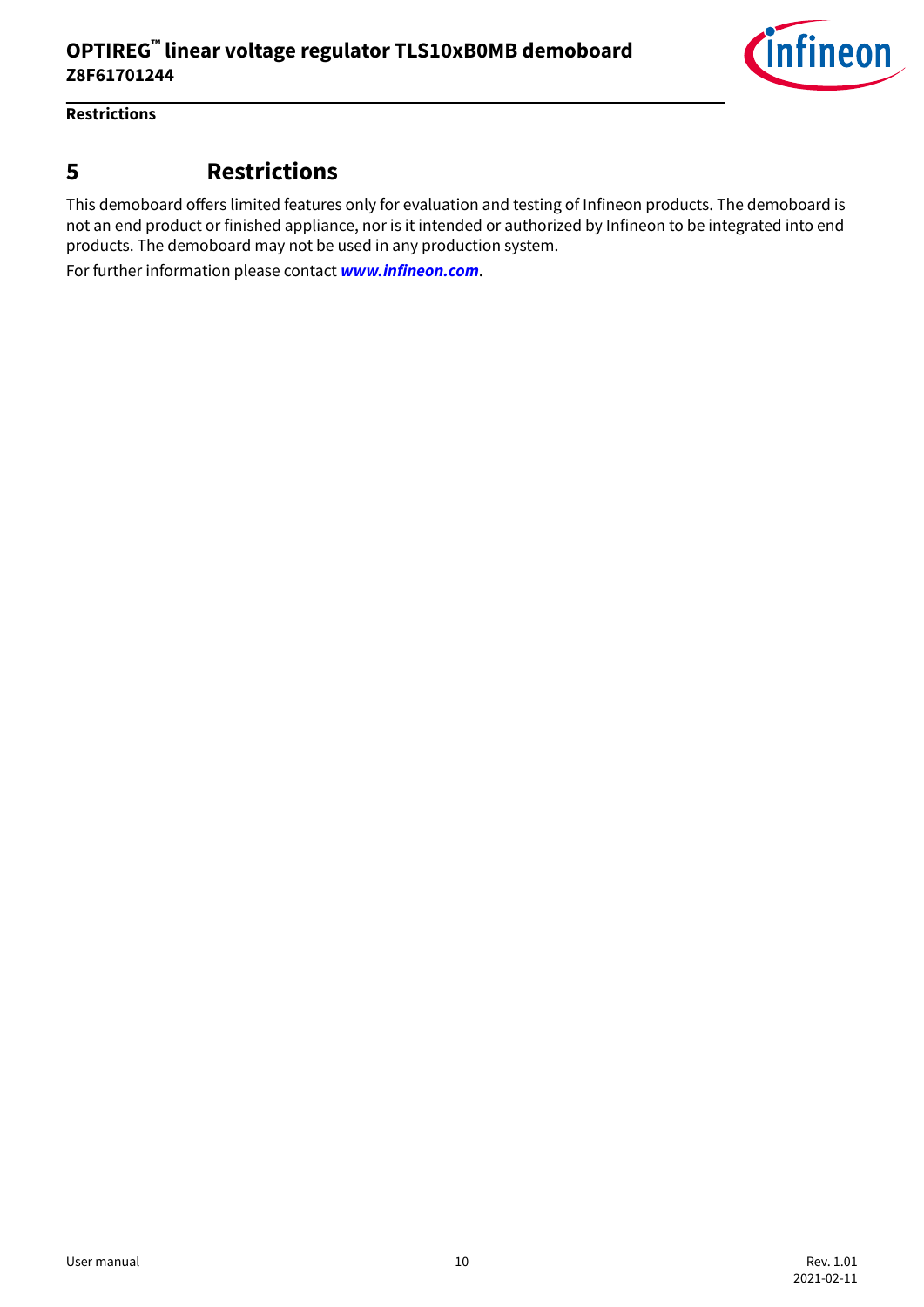

<span id="page-10-0"></span>**Revision history**

## **6 Revision history**

| Revision Date |            | <b>Changes</b>            |
|---------------|------------|---------------------------|
| 1.01          | 2021-02-11 | $\vert$ Editorial changes |
| 1.0           | 2018-04-13 | Document created          |